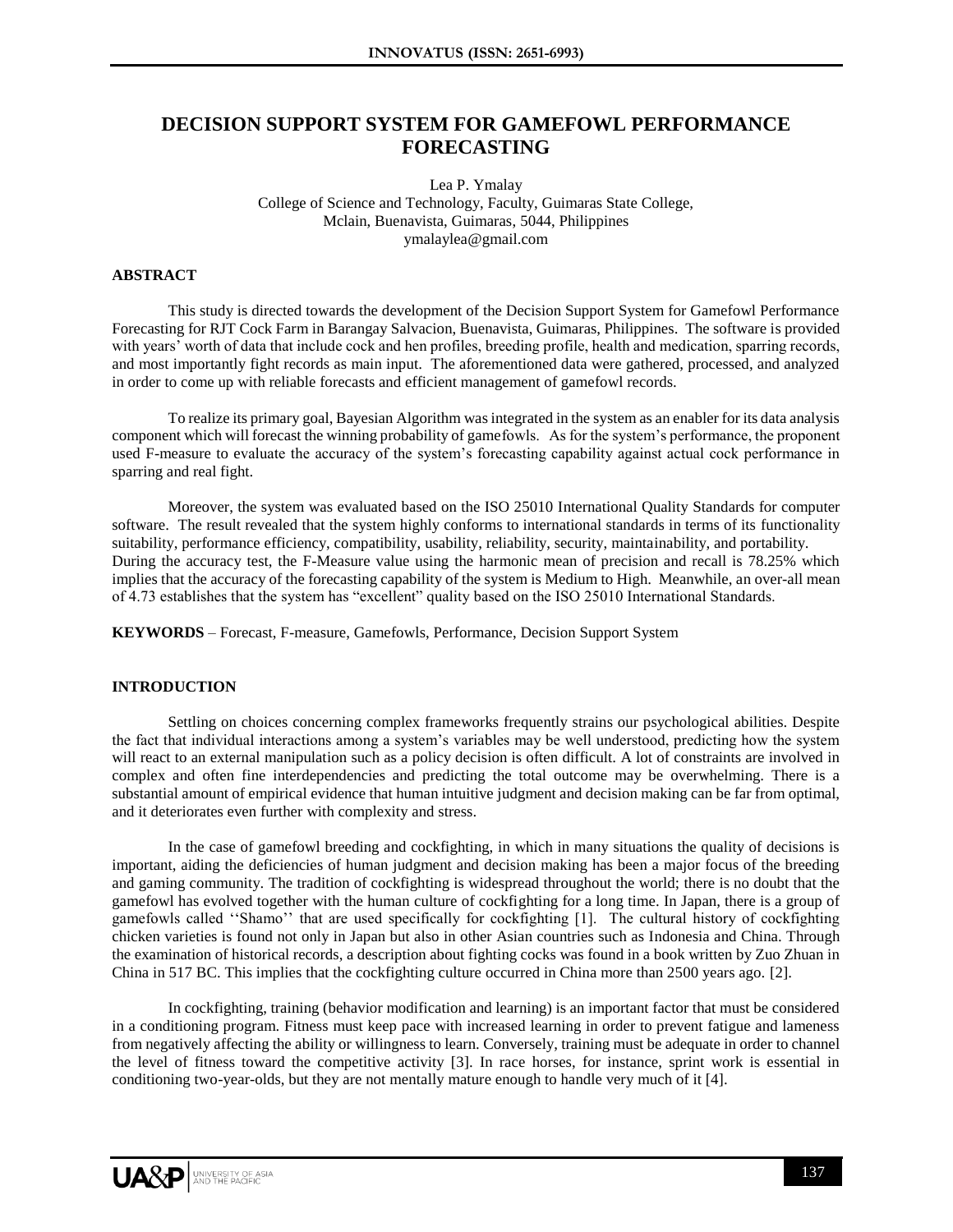As the saying goes, "Necessity is the mother of all inventions and humans have that propensity to create things that could make life easier". In this context, the existence of advance computer technology is considered as one of the best things to be harnessed to make things function automatically and bring convenience to a certain activity. The traditional practice could be improved with the aid of a computer system that has the capability of linking the past events with the current ones which can supply accurate information and a very reliable basis in decision making and forecasting.

The RJT Farm named after the three brothers Rommel, Japheth and Teddy Ken situated in Salvacion, Buenavista, Guimaras like all other small and developing game cock farm was challenged by not having an effective and efficient input recording. Aside from this, the owner-manager also finds it difficult to make sure that all facilitating and hindering factors from egg incubation, chick rearing to stag and derby cock conditioning are uniformly observed by all farmhands. A twenty-four seven close monitoring of the owner manager is needed. To compensate with the farm's record-keeping demands, the farm is practicing manual recording of virtually all areas of farm operation that are encoded via Microsoft excel. The challenge remains that this manually recorded data remains as raw data and are never processed to be used as scientific basis for crucial farm decisions that will influence their production of gamefowl breeds as well as forecasting of cock performance during fights.

To answer this challenge which remains hinging over the years, the researcher developed a Decision Support System for Gamefowl Performance Forecasting which could help process data scientifically. In this system, the game fowl farmer would no longer record data manually nor predict the chances of winning or losing of a gamefowl by mere intuition. Rather, he/she would be aided by the program which is scientifically made.

## **LITERATURE REVIEW**

#### **Decision Support System (DSS)**

Decision Support System (DSS) is a computer program application that analyzes business data and presents it so that the users can make business or farm decisions more easily. It is an "informational operation" that collects data in the course of normal farm operations. Typical information that a decision application might gather and present would be Decision Support System application might gather and present be Decision Support System are computerbased information systems that provide interactive decision support to farm managers and business professionals particularly gamefowl breeders during decision-making process. Decision support system use (1) analytical models, (2) specialized databases, (3) a decision maker's own insights and judgments, and (4) an interactive, computer-based modelling process to support the making of semi-structured business decisions [19].

A decision support system may present information graphically and may include an expert system or artificial intelligence (AI). It may be aimed at business executives or some other group of knowledge workers. Whereas, a knowledge worker might be someone who works at any of the tasks of planning, acquiring, searching, analyzing, organizing, storing, programming, distributing, marketing, or otherwise contributing to the transformation and commerce of information and those who work at using the knowledge so produced. Such people also includes those in the information technology fields, such as programmers, systems analysts, technical writers, academic professionals, researchers, and so forth.

The researcher is aware that Decision Support Systems are gaining an increased popularity in various domains, including business, engineering, the military, and medicine. In this study a DSS is especially valuable in situations in which the amount of available information is prohibitive for the intuition of an unaided human decision maker and in which precision and optimality are of importance. Decision support systems can aid human cognitive deficiencies by integrating various sources of information, providing intelligent access to relevant knowledge, and aiding the process of structuring decisions. They can also employ artificial intelligence methods to address heuristically problems that are intractable by formal techniques. In the rarely explored field of game fowl breeding and cockfighting, proper application of decision-making tools increases productivity, efficiency, and effectiveness and gives a game farm such as RJT a significant advantage over their competitors, allowing them to make optimal choices for crucial processes and their parameters, business operations, logistics, or investments.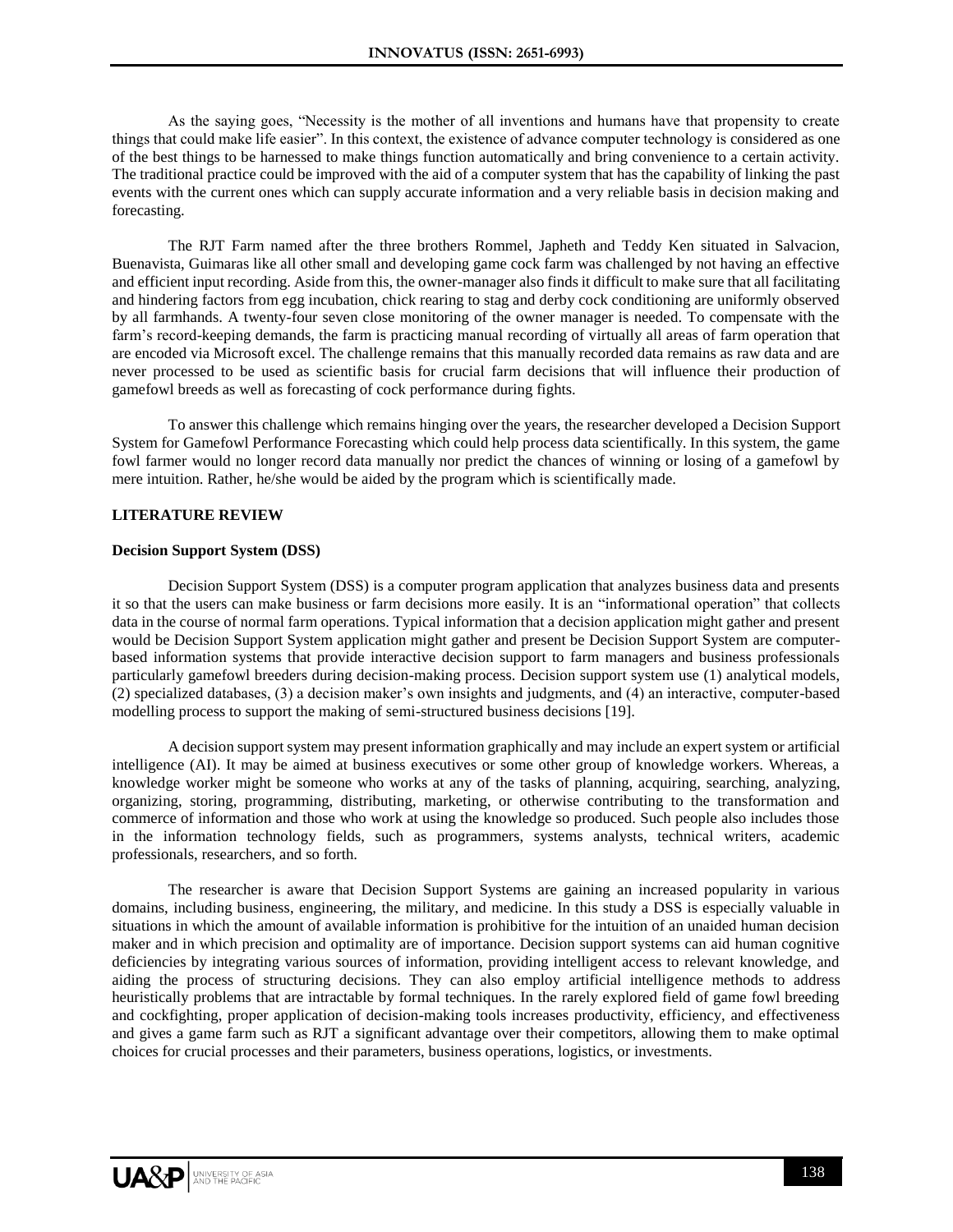## **F- Measure**

The F-measure can be viewed as a compromise between recall and precision. It is high only when both recall and precision are high. It is equivalent to recall when  $\alpha = 0$  and precision when  $\alpha = 1$ . The F-measure assumes values in the interval {0,1}. It is 0 when no relevant documents have been retrieved, and 1 if all retrieved documents are relevant and all relevant documents have been retrieved [20].

According to Barbara Catania et al., the F –Measure values ranges from 68% - 95 % indicating a high effectiveness of the enrichment approach thus demonstrating its viability [21].

In this study the researcher used the F measure to test the accuracy of the system by computing the numbers of true positive, false positive, true negative, and false negative from the generated forecast and the game fowl's actual fight and sparring data.

#### **On the use of Bayesian Algorithm**

Bayesian refers to methods in probability and statistics named after Thomas Bayes (c. 1702–61), in particular methods related to statistical inference: Bayesian probability or degree-of-belief interpretation of probability, as opposed to frequency or proportion or propensity interpretations. On the other hand, an algorithm is a set of rules for doing a calculation. The Bayesian algorithm is a set of rules for using evidence (data) to change your beliefs. The Bayesian approach to inference, as well as decision-making and forecasting, involves conditioning on what is known to make statements about what is not known [22].

In this study, it is understood that in order to develop a decision support system and forecasting for game fowl, an appropriate algorithm is necessary. Looking at the study's application domain, since the system includes a feature on forecasting, the researcher determined the type of algorithm suited for the study. Of the algorithms, one specific type stood out from the rest- the Bayesian Algorithm.

Based on a set of variables or parameters such as the game fowl's breed and conditioning, it's possible to predict fight outcomes based on probabilities. These variables are connected in such a way that the resulting value of one variable will influence the output probability of another, hence the use of networked nodes. The algorithm was used to generate forecasting by combining evidence using Baye's Rule and deriving the following formula:

$$
\frac{P(W) * P\left(\frac{Wb}{W}\right) * P\left(\frac{Wc}{W}\right)}{\left(P(W) * P\left(\frac{Wb}{W}\right) * P\left(\frac{Wc}{W}\right)\right) + \left(P(WW) * P\left(\frac{Wb}{NW}\right) * P\left(\frac{Wc}{NW}\right)\right)}
$$

The important part of Bayes' Theorem is the observation of previous events, or the degree of belief that something will occur. If there is a degree of belief of one event happening, it can be applied to new data and make an informed calculation to its probability.

## **Precision Agriculture and Farming**

In precision agriculture, real time and historically generated data is collected in structured and unstructured datasets. As precision agriculture generates more data in the unstructured form and current research trend is to find knowledgeable information from them [23]. In the agriculture sector, ICT plays an important role to provide new technologies for data generation, transformation, and management [24]. New technology provides a framework for finding insights from data to give decisions regarding improve productivity and unwanted investment in advance.

The researchers in [27] present preliminary experimental results from a system to predict the onset of disease in feedlot cattle. Working in conjunction with the Alberta Research Council and two industrial partners, they developed an intelligent system that receives sensor data from a live animal-mounted platform, and classifies the animals into two groups: those requiring medical intervention within the next k days, and those that do not. Their discussion revolves around a single sensor, which records watering events in a feedlot setting using a proprietary design. They use time-series prediction methods to analyze the sequence of watering events for individual cows, and relate them to interventions by the producer. It is found that livestock disease management is thus a process of loss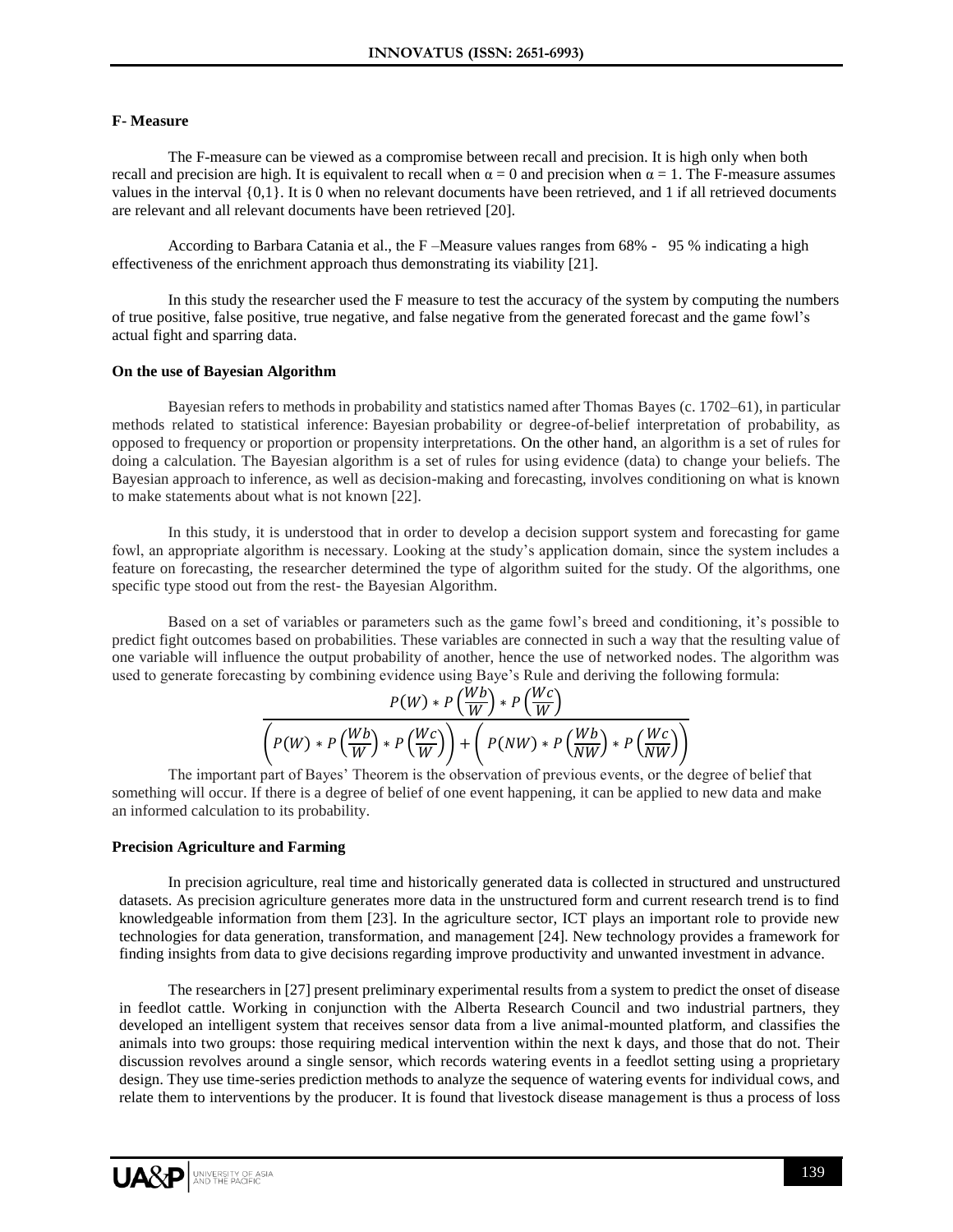minimization: the farmer will isolate an infected animal as early as possible to minimize the spread of disease, and attempt to treat the animal.

In this study, the principles of Precision Livestock Farming will still be applied but will be further enhanced by the use of a Decision Support System. One of the areas of the PLF that needs monitoring is the health, conditioning, and performance of game fowls. As the demand of quality game fowl production increases, the owner of RJT game farm have lesser time in monitoring the many features that would demand correlation of game fowl performance with its breeding, feeding, health, weight and growth profiles.

## **Forecasting**

Planning is an integral part of a manager's job. If uncertainties cloud the planning horizon, managers will find it difficult to plan effectively. Forecasts help managers by reducing some of the uncertainty, thereby enabling them to develop more meaningful plans. A forecast is a statement about the future. Forecasting is a popular numerical prediction method for modeling nonlinear dynamic systems, such as climate [28], agriculture [29], ecological [30], and hydrological [31] systems. Specifically, the future states of the systems are predicted using computer models that simulate the physical processes governing the behavior of such systems. Furthermore, multi-task learning is an approach designed to improve predictive performance by learning from multiple related tasks simultaneously, taking into account the relationships and information shared among the different tasks.

In this study, forecasting for the performance of gamefowls is not an exact science. Instead, successful forecasting would also require a skillful blending of art and science. Experience, judgment, and technical expertise all play a role in developing useful forecasts. Along with these, a certain amount of past experience and expert's judgments can be helpful. Current forecasting techniques range from the mundane to the exotic. Some work better than others, but no single technique works all the time. In the case of this study, the responsibility for preparing breeding decisions and fight performance predictions for a game farm operator lies with historical data rather than day-to-day operations. Nonetheless, current operations data are also put into consideration to make certain forecasts and to help others prepare forecasts. In addition, because forecasts are major inputs for many operations decisions, operations managers and staff must be knowledgeable about the kinds of forecasting techniques available, the assumptions that underlie their use, and their limitations. It is also important for the game farm owner to consider how forecasts affect overall operations.

# **METHODOLOGY**

#### **Project Description**

The development of the Decision Support System for Gamefowl Performance Forecasting is the main deliverable of the proponent's study conducted at RJT Cock Farm in Barangay Salvacion, Buenavista, Guimaras, Philippines.

Successful conditioning of game fowls depends on several factors. Game fowls differ in ability, behavior, and strength, and cockfight events vary enough in duration and intensity to require specialized training programs. Regardless of the competition or the game fowl, there are several important concepts that should be employed to develop a well-conditioned game fowl. As cockfighting communities adopt principles based on experience and thorough observation, a well-founded approach based on scientific methods is believed to be a more reliable guide. For breeders, it is crucial that every aspect of a game fowl's breeding, medication, and conditioning should be recorded. Such data will be invaluable when it comes to the production of breeds that are highly desirable and sought by cockfighters. On the part of the researcher, it is argued that sufficient data of said nature can be used for the prediction of game fowl performance during a cockfight. As such, years' worth of breeding, conditioning, and fight data have been the most important aspect of the system's conceptualization and development. To aid with the forecasting, Bayesian Algorithm is used to determine the winning probability of a game fowl based on its breed, conditioning method, and fight record.

Based on the recommendation of domain experts, the researcher identified the necessary data, components, and functionalities which established the architecture of the system as shown in Figure 1.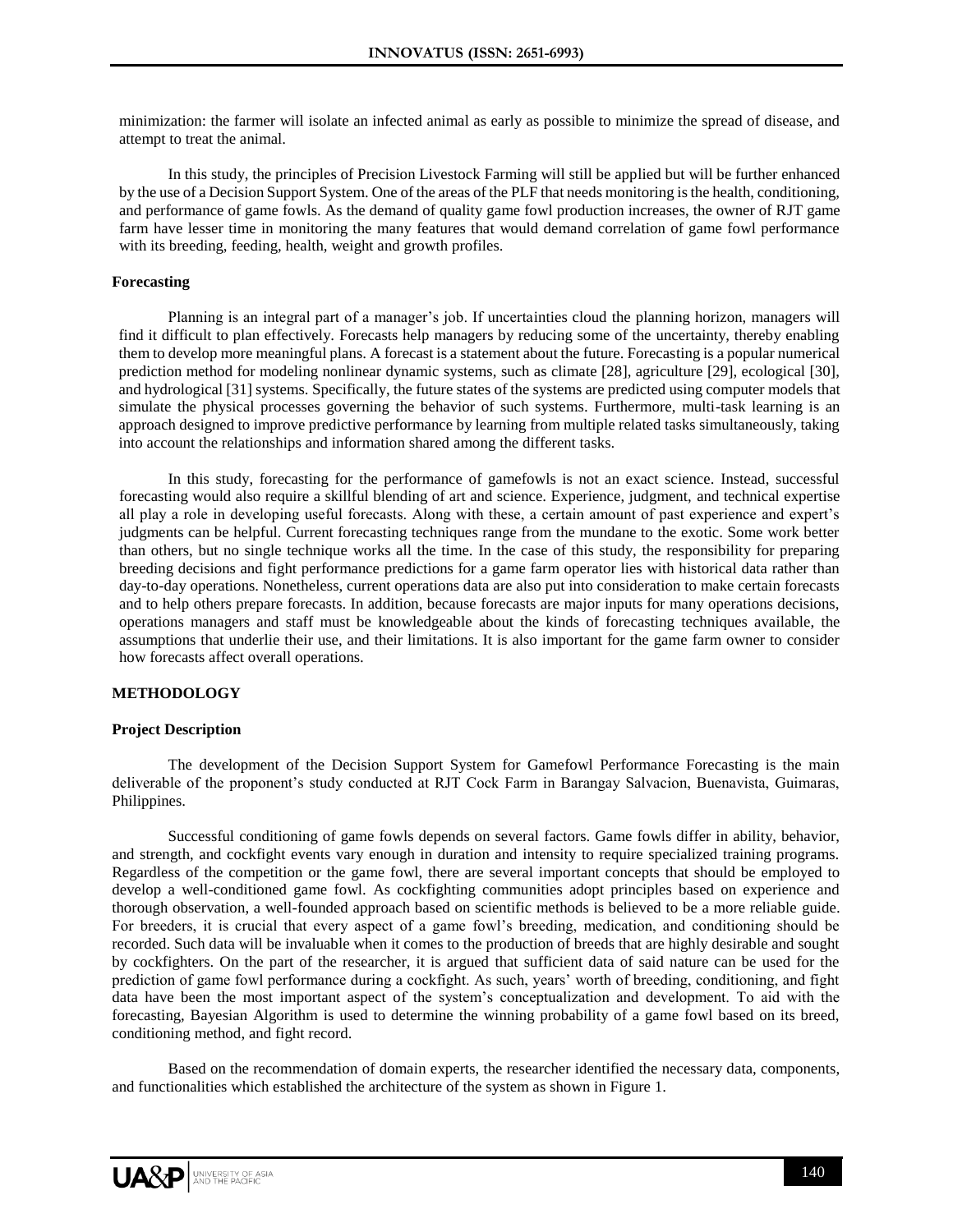

**Figure 1. The System Architecture**

| <b>Table 1. Hardware Specification</b> |                             |
|----------------------------------------|-----------------------------|
| CPU Type Model                         | Dual Core 2.3 GHz or Higher |
| Storage Type                           | 500 GB Hard Disk or Higher  |
| Input                                  | Mouse, Keyboard             |
| Output                                 | Monitor, Printer            |

#### **Table 2. Software Specification**

| <b>Operating System</b>     | Microsoft Windows 7 or Higher |
|-----------------------------|-------------------------------|
| <b>Programming Software</b> | <b>Borland Delphi</b>         |
| Database                    | Absolute DB                   |

# **CONCLUSIONS**

The system was implemented and evaluated in terms of its accuracy by comparing it with actual fight data as well as its quality through evaluation by domain experts. Hence, the following conclusions are drawn:

- 1. The "Decision Support System for Gamefowl Performance Forecasting" presented in this study was able to:
	- a. Record game fowl profiles through the game fowl information module;
	- b. Record the health status of game fowls through the health, vaccination and medication module;
	- c. Record the breeding profile of game fowls through the breeding module;
	- d. Record game fowl performance profile through the fight record module;
	- e. Record gamefowl data through the data analysis module which forecasted the winning probability of gamefowl using Bayesian Algorithm.
- 2. The accuracy of the system's forecasting capability against actual cock performance in sparring and real fight was evaluated using F-Measure. The F-Measure value was 85% which implies that the accuracy of the forecasting capability of the system is Medium to High.
- 3. Based on the result of ISO 25010 survey for quality software, the system is of high quality and value in terms of its functional suitability, reliability, performance efficiency, usability, security, compatibility, maintainability, and portability. An over-all mean of 4.73 shows that the system has "excellent" quality based on the ISO 25010 International Standards.

# **RECOMMENDATIONS**

These recommendations are intended for future researchers who would want to further enhance the system:

1. The amount of data should be increased and updated in order to improve the forecasting capability of the system; moreover, the completeness of the input data should also be strictly observed.